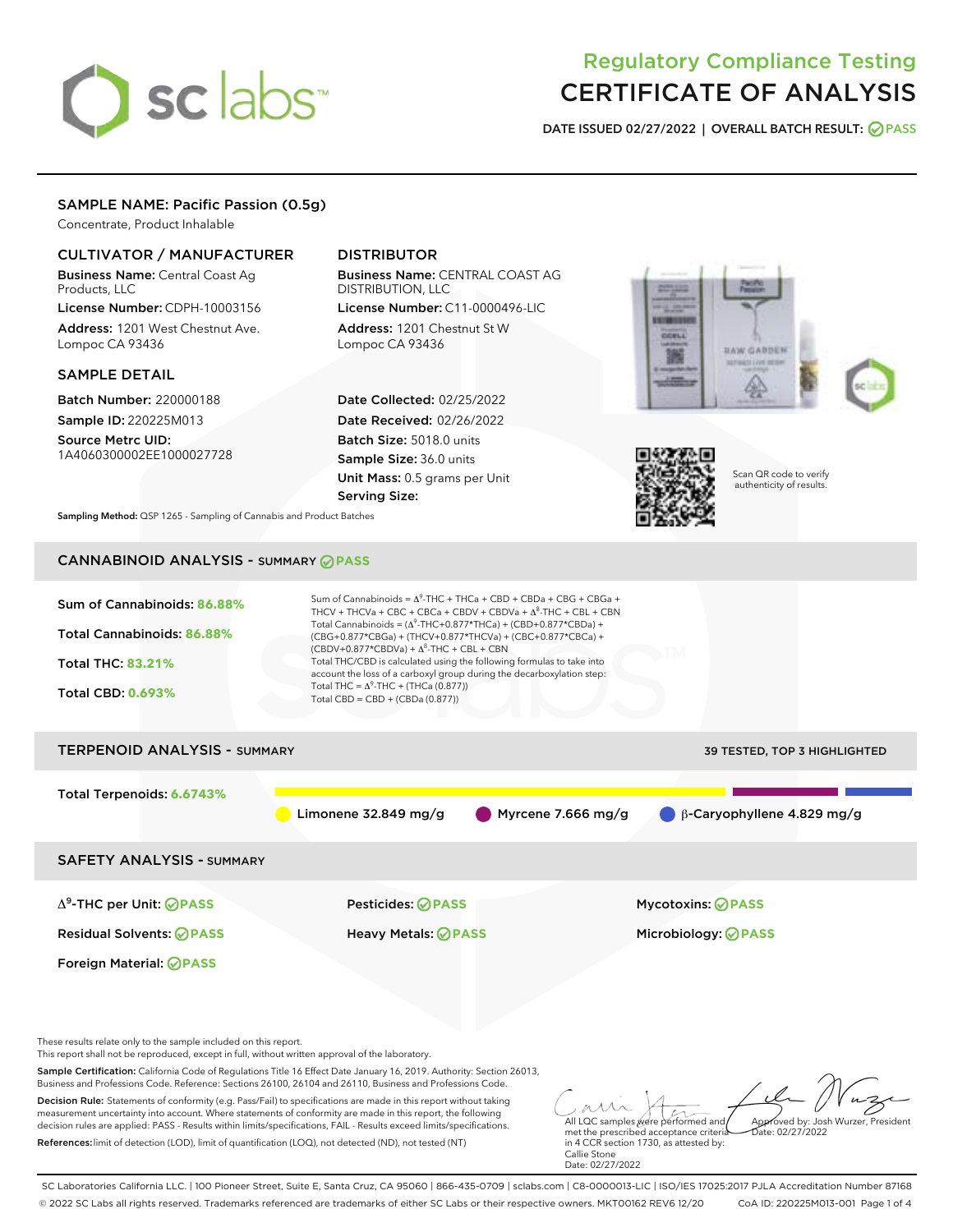



PACIFIC PASSION (0.5G) | DATE ISSUED 02/27/2022 | OVERALL BATCH RESULT:  $\bigcirc$  PASS

#### CANNABINOID TEST RESULTS - 02/26/2022 2 PASS

Tested by high-performance liquid chromatography with diode-array detection (HPLC-DAD). **Method:** QSP 1157 - Analysis of Cannabinoids by HPLC-DAD

#### TOTAL CANNABINOIDS: **86.88%**

Total Cannabinoids (Total THC) + (Total CBD) + (Total CBG) + (Total THCV) + (Total CBC) +  $(Total$  CBDV) +  $\Delta$ <sup>8</sup>-THC + CBL + CBN

TOTAL THC: **83.21%** Total THC (Δ<sup>9</sup> -THC+0.877\*THCa)

TOTAL CBD: **0.693%**

Total CBD (CBD+0.877\*CBDa)

TOTAL CBG: 2.097% Total CBG (CBG+0.877\*CBGa)

TOTAL THCV: 0.42% Total THCV (THCV+0.877\*THCVa)

TOTAL CBC: ND Total CBC (CBC+0.877\*CBCa)

TOTAL CBDV: ND Total CBDV (CBDV+0.877\*CBDVa)

| <b>COMPOUND</b>  | LOD/LOQ<br>(mg/g)          | <b>MEASUREMENT</b><br><b>UNCERTAINTY</b><br>(mg/g) | <b>RESULT</b><br>(mg/g) | <b>RESULT</b><br>(%) |
|------------------|----------------------------|----------------------------------------------------|-------------------------|----------------------|
| $\Lambda^9$ -THC | 0.06 / 0.26                | ±22.300                                            | 832.10                  | 83.210               |
| <b>CBG</b>       | 0.06/0.19                  | ±0.644                                             | 20.97                   | 2.097                |
| <b>CBD</b>       | 0.07/0.29                  | ±0.249                                             | 6.93                    | 0.693                |
| <b>THCV</b>      | 0.1/0.2                    | ±0.16                                              | 4.2                     | 0.42                 |
| <b>CBN</b>       | 0.1/0.3                    | ±0.14                                              | 2.7                     | 0.27                 |
| $\Delta^8$ -THC  | 0.1/0.4                    | ±0.12                                              | 1.9                     | 0.19                 |
| <b>THCa</b>      | 0.05/0.14                  | N/A                                                | <b>ND</b>               | <b>ND</b>            |
| <b>THCVa</b>     | 0.07/0.20                  | N/A                                                | <b>ND</b>               | <b>ND</b>            |
| <b>CBDa</b>      | 0.02/0.19                  | N/A                                                | <b>ND</b>               | <b>ND</b>            |
| <b>CBDV</b>      | 0.04 / 0.15                | N/A                                                | <b>ND</b>               | <b>ND</b>            |
| <b>CBDVa</b>     | 0.03/0.53                  | N/A                                                | <b>ND</b>               | <b>ND</b>            |
| <b>CBGa</b>      | 0.1/0.2                    | N/A                                                | <b>ND</b>               | <b>ND</b>            |
| <b>CBL</b>       | 0.06 / 0.24                | N/A                                                | <b>ND</b>               | <b>ND</b>            |
| <b>CBC</b>       | 0.2 / 0.5                  | N/A                                                | <b>ND</b>               | <b>ND</b>            |
| <b>CBCa</b>      | 0.07/0.28                  | N/A                                                | <b>ND</b>               | <b>ND</b>            |
|                  | <b>SUM OF CANNABINOIDS</b> |                                                    | 868.8 mg/g              | 86.88%               |

#### **UNIT MASS: 0.5 grams per Unit**

| $\Delta^9$ -THC per Unit               | 1100 per-package limit | 416.05 mg/unit | <b>PASS</b> |
|----------------------------------------|------------------------|----------------|-------------|
| <b>Total THC per Unit</b>              |                        | 416.05 mg/unit |             |
| <b>CBD per Unit</b>                    |                        | $3.46$ mg/unit |             |
| <b>Total CBD per Unit</b>              |                        | $3.46$ mg/unit |             |
| <b>Sum of Cannabinoids</b><br>per Unit |                        | 434.4 mg/unit  |             |
| <b>Total Cannabinoids</b><br>per Unit  |                        | 434.5 mg/unit  |             |

| <b>COMPOUND</b>         | LOD/LOQ<br>(mg/g) | <b>MEASUREMENT</b><br><b>UNCERTAINTY</b><br>(mg/g) | <b>RESULT</b><br>(mg/g)                         | <b>RESULT</b><br>(%) |
|-------------------------|-------------------|----------------------------------------------------|-------------------------------------------------|----------------------|
| Limonene                | 0.005 / 0.016     | ±0.3646                                            | 32.849                                          | 3.2849               |
| <b>Myrcene</b>          | 0.008 / 0.025     | ±0.0767                                            | 7.666                                           | 0.7666               |
| β-Caryophyllene         | 0.004 / 0.012     | ±0.1338                                            | 4.829                                           | 0.4829               |
| $\beta$ -Pinene         | 0.004 / 0.014     | ±0.0405                                            | 4.556                                           | 0.4556               |
| β-Ocimene               | 0.006 / 0.020     | ±0.1009                                            | 4.036                                           | 0.4036               |
| $\alpha$ -Pinene        | 0.005 / 0.017     | ±0.0255                                            | 3.812                                           | 0.3812               |
| Linalool                | 0.009 / 0.032     | ±0.0868                                            | 2.933                                           | 0.2933               |
| $\alpha$ -Humulene      | 0.009 / 0.029     | ±0.0300                                            | 1.201                                           | 0.1201               |
| Fenchol                 | 0.010 / 0.034     | ±0.0353                                            | 1.174                                           | 0.1174               |
| Terpinolene             | 0.008 / 0.026     | ±0.0185                                            | 1.166                                           | 0.1166               |
| <b>Terpineol</b>        | 0.009 / 0.031     | ±0.0485                                            | 1.014                                           | 0.1014               |
| Camphene                | 0.005 / 0.015     | ±0.0055                                            | 0.613                                           | 0.0613               |
| trans-ß-Farnesene       | 0.008 / 0.025     | ±0.0075                                            | 0.273                                           | 0.0273               |
| <b>Borneol</b>          | 0.005 / 0.016     | ±0.0052                                            | 0.159                                           | 0.0159               |
| Fenchone                | 0.009 / 0.028     | ±0.0034                                            | 0.152                                           | 0.0152               |
| $\alpha$ -Phellandrene  | 0.006 / 0.020     | ±0.0007                                            | 0.063                                           | 0.0063               |
| Nerolidol               | 0.006 / 0.019     | ±0.0026                                            | 0.054                                           | 0.0054               |
| $\alpha$ -Terpinene     | 0.005 / 0.017     | ±0.0006                                            | 0.049                                           | 0.0049               |
| $\gamma$ -Terpinene     | 0.006 / 0.018     | ±0.0006                                            | 0.048                                           | 0.0048               |
| $\Delta^3$ -Carene      | 0.005 / 0.018     | ±0.0005                                            | 0.044                                           | 0.0044               |
| Guaiol                  | 0.009 / 0.030     | ±0.0014                                            | 0.038                                           | 0.0038               |
| Citronellol             | 0.003 / 0.010     | ±0.0005                                            | 0.014                                           | 0.0014               |
| p-Cymene                | 0.005 / 0.016     | N/A                                                | <loq< th=""><th><loq< th=""></loq<></th></loq<> | <loq< th=""></loq<>  |
| Eucalyptol              | 0.006 / 0.018     | N/A                                                | <loq< th=""><th><loq< th=""></loq<></th></loq<> | <loq< th=""></loq<>  |
| Sabinene Hydrate        | 0.006 / 0.022     | N/A                                                | <loq< th=""><th><loq< th=""></loq<></th></loq<> | <loq< th=""></loq<>  |
| Isoborneol              | 0.004 / 0.012     | N/A                                                | <loq< th=""><th><loq< th=""></loq<></th></loq<> | <loq< th=""></loq<>  |
| Nerol                   | 0.003 / 0.011     | N/A                                                | <loq< th=""><th><loq< th=""></loq<></th></loq<> | <loq< th=""></loq<>  |
| Geraniol                | 0.002 / 0.007     | N/A                                                | <loq< th=""><th><loq< th=""></loq<></th></loq<> | <loq< th=""></loq<>  |
| Valencene               | 0.009 / 0.030     | N/A                                                | <loq< th=""><th><loq< th=""></loq<></th></loq<> | <loq< th=""></loq<>  |
| Caryophyllene           | 0.010 / 0.033     | N/A                                                | <loq< th=""><th><loq< th=""></loq<></th></loq<> | <loq< th=""></loq<>  |
| $\alpha$ -Bisabolol     | 0.008 / 0.026     | N/A                                                | <loq< th=""><th>100</th></loq<>                 | 100                  |
| Sabinene                | 0.004 / 0.014     | N/A                                                | ND                                              | ND                   |
| Isopulegol              | 0.005 / 0.016     | N/A                                                | ND                                              | ND                   |
| Camphor                 | 0.006 / 0.019     | N/A                                                | ND                                              | ND                   |
| Menthol                 | 0.008 / 0.025     | N/A                                                | ND                                              | ND                   |
| Pulegone                | 0.003 / 0.011     | N/A                                                | ND                                              | ND                   |
| <b>Geranyl Acetate</b>  | 0.004 / 0.014     | N/A                                                | ND                                              | ND                   |
| $\alpha$ -Cedrene       | 0.005 / 0.016     | N/A                                                | ND                                              | ND                   |
| Cedrol                  | 0.008 / 0.027     | N/A                                                | ND                                              | ND                   |
| <b>TOTAL TERPENOIDS</b> |                   |                                                    | 66.743 mg/g                                     | 6.6743%              |

SC Laboratories California LLC. | 100 Pioneer Street, Suite E, Santa Cruz, CA 95060 | 866-435-0709 | sclabs.com | C8-0000013-LIC | ISO/IES 17025:2017 PJLA Accreditation Number 87168 © 2022 SC Labs all rights reserved. Trademarks referenced are trademarks of either SC Labs or their respective owners. MKT00162 REV6 12/20 CoA ID: 220225M013-001 Page 2 of 4

# TERPENOID TEST RESULTS - 02/27/2022

Terpene analysis utilizing gas chromatography-flame ionization detection (GC-FID). **Method:** QSP 1192 - Analysis of Terpenoids by GC-FID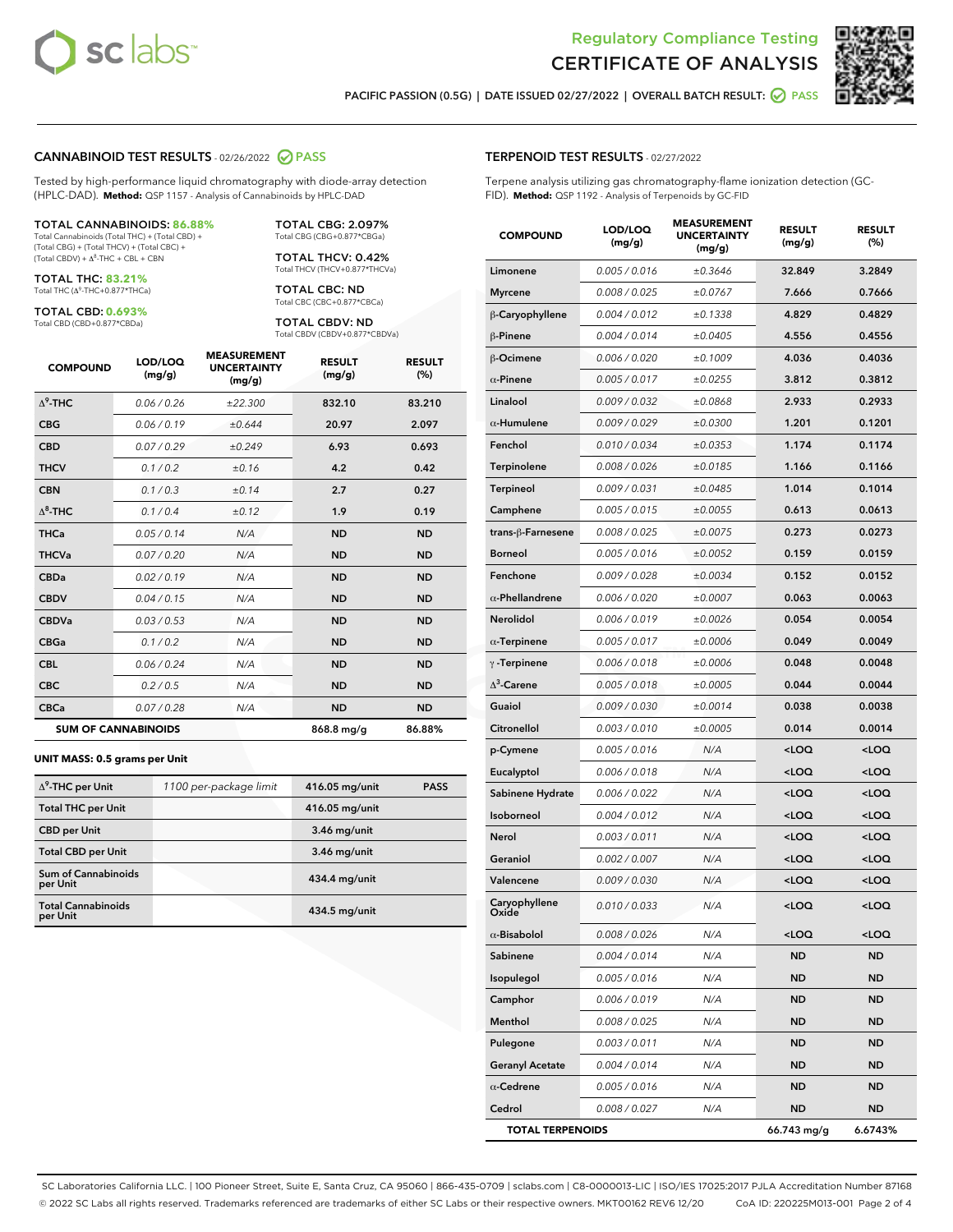



PACIFIC PASSION (0.5G) | DATE ISSUED 02/27/2022 | OVERALL BATCH RESULT: ○ PASS

# CATEGORY 1 PESTICIDE TEST RESULTS - 02/27/2022 2 PASS

Pesticide and plant growth regulator analysis utilizing high-performance liquid chromatography-mass spectrometry (HPLC-MS) or gas chromatography-mass spectrometry (GC-MS). \*GC-MS utilized where indicated. **Method:** QSP 1212 - Analysis of Pesticides and Mycotoxins by LC-MS or QSP 1213 - Analysis of Pesticides by GC-MS

| <b>COMPOUND</b>             | LOD/LOQ<br>$(\mu g/g)$ | <b>ACTION</b><br>LIMIT<br>$(\mu g/g)$ | <b>MEASUREMENT</b><br><b>UNCERTAINTY</b><br>$(\mu g/g)$ | <b>RESULT</b><br>$(\mu g/g)$ | <b>RESULT</b> |
|-----------------------------|------------------------|---------------------------------------|---------------------------------------------------------|------------------------------|---------------|
| <b>Aldicarb</b>             | 0.03 / 0.08            | $\geq$ LOD                            | N/A                                                     | <b>ND</b>                    | <b>PASS</b>   |
| Carbofuran                  | 0.02 / 0.05            | $\ge$ LOD                             | N/A                                                     | <b>ND</b>                    | <b>PASS</b>   |
| Chlordane*                  | 0.03/0.08              | $>$ LOD                               | N/A                                                     | <b>ND</b>                    | <b>PASS</b>   |
| Chlorfenapyr*               | 0.03/0.10              | $>$ LOD                               | N/A                                                     | <b>ND</b>                    | <b>PASS</b>   |
| Chlorpyrifos                | 0.02 / 0.06            | $>$ LOD                               | N/A                                                     | <b>ND</b>                    | <b>PASS</b>   |
| Coumaphos                   | 0.02 / 0.07            | $\geq$ LOD                            | N/A                                                     | <b>ND</b>                    | <b>PASS</b>   |
| <b>Daminozide</b>           | 0.02 / 0.07            | $\ge$ LOD                             | N/A                                                     | <b>ND</b>                    | <b>PASS</b>   |
| <b>Dichlorvos</b><br>(DDVP) | 0.03/0.09              | $\geq$ LOD                            | N/A                                                     | <b>ND</b>                    | <b>PASS</b>   |
| Dimethoate                  | 0.03 / 0.08            | $>$ LOD                               | N/A                                                     | <b>ND</b>                    | <b>PASS</b>   |
| Ethoprophos                 | 0.03/0.10              | $\geq$ LOD                            | N/A                                                     | <b>ND</b>                    | <b>PASS</b>   |
| Etofenprox                  | 0.02 / 0.06            | > LOD                                 | N/A                                                     | <b>ND</b>                    | <b>PASS</b>   |
| Fenoxycarb                  | 0.03 / 0.08            | $\geq$ LOD                            | N/A                                                     | <b>ND</b>                    | <b>PASS</b>   |
| Fipronil                    | 0.03 / 0.08            | $\ge$ LOD                             | N/A                                                     | <b>ND</b>                    | <b>PASS</b>   |
| Imazalil                    | 0.02 / 0.06            | $\ge$ LOD                             | N/A                                                     | <b>ND</b>                    | <b>PASS</b>   |
| <b>Methiocarb</b>           | 0.02 / 0.07            | $\ge$ LOD                             | N/A                                                     | <b>ND</b>                    | <b>PASS</b>   |
| Parathion-methyl            | 0.03/0.10              | > LOD                                 | N/A                                                     | <b>ND</b>                    | <b>PASS</b>   |
| <b>Mevinphos</b>            | 0.03/0.09              | $\ge$ LOD                             | N/A                                                     | <b>ND</b>                    | <b>PASS</b>   |
| Paclobutrazol               | 0.02 / 0.05            | $\ge$ LOD                             | N/A                                                     | <b>ND</b>                    | <b>PASS</b>   |
| Propoxur                    | 0.03 / 0.09            | $\geq$ LOD                            | N/A                                                     | <b>ND</b>                    | <b>PASS</b>   |
| Spiroxamine                 | 0.03 / 0.08            | $\ge$ LOD                             | N/A                                                     | <b>ND</b>                    | <b>PASS</b>   |
| Thiacloprid                 | 0.03/0.10              | $>$ LOD                               | N/A                                                     | <b>ND</b>                    | <b>PASS</b>   |

#### CATEGORY 2 PESTICIDE TEST RESULTS - 02/27/2022 @ PASS

| <b>COMPOUND</b>          | LOD/LOO<br>$(\mu g/g)$ | <b>ACTION</b><br>LIMIT<br>$(\mu g/g)$ | <b>MEASUREMENT</b><br><b>UNCERTAINTY</b><br>$(\mu g/g)$ | <b>RESULT</b><br>$(\mu g/g)$ | <b>RESULT</b> |  |
|--------------------------|------------------------|---------------------------------------|---------------------------------------------------------|------------------------------|---------------|--|
| Abamectin                | 0.03/0.10              | 0.1                                   | N/A                                                     | <b>ND</b>                    | <b>PASS</b>   |  |
| Acephate                 | 0.02/0.07              | 0.1                                   | N/A                                                     | <b>ND</b>                    | <b>PASS</b>   |  |
| Acequinocyl              | 0.02/0.07              | 0.1                                   | N/A                                                     | <b>ND</b>                    | <b>PASS</b>   |  |
| Acetamiprid              | 0.02 / 0.05            | 0.1                                   | N/A                                                     | <b>ND</b>                    | <b>PASS</b>   |  |
| Azoxystrobin             | 0.02/0.07              | 0.1                                   | N/A                                                     | <b>ND</b>                    | <b>PASS</b>   |  |
| <b>Bifenazate</b>        | 0.01/0.04              | 0.1                                   | N/A                                                     | <b>ND</b>                    | <b>PASS</b>   |  |
| <b>Bifenthrin</b>        | 0.02/0.05              | 3                                     | N/A                                                     | <b>ND</b>                    | <b>PASS</b>   |  |
| <b>Boscalid</b>          | 0.03/0.09              | 0.1                                   | N/A                                                     | <b>ND</b>                    | <b>PASS</b>   |  |
| Captan                   | 0.19/0.57              | 0.7                                   | N/A                                                     | <b>ND</b>                    | <b>PASS</b>   |  |
| Carbaryl                 | 0.02/0.06              | 0.5                                   | N/A                                                     | <b>ND</b>                    | <b>PASS</b>   |  |
| Chlorantranilip-<br>role | 0.04/0.12              | 10                                    | N/A                                                     | <b>ND</b>                    | <b>PASS</b>   |  |
| Clofentezine             | 0.03/0.09              | 0.1                                   | N/A                                                     | <b>ND</b>                    | <b>PASS</b>   |  |

#### CATEGORY 2 PESTICIDE TEST RESULTS - 02/27/2022 continued

| <b>COMPOUND</b>               | LOD/LOQ<br>(µg/g) | <b>ACTION</b><br>LIMIT<br>(µg/g) | <b>MEASUREMENT</b><br><b>UNCERTAINTY</b><br>(µg/g) | <b>RESULT</b><br>$(\mu g/g)$ | <b>RESULT</b> |
|-------------------------------|-------------------|----------------------------------|----------------------------------------------------|------------------------------|---------------|
| Cyfluthrin                    | 0.12 / 0.38       | 2                                | N/A                                                | <b>ND</b>                    | <b>PASS</b>   |
| Cypermethrin                  | 0.11 / 0.32       | $\mathcal{I}$                    | N/A                                                | <b>ND</b>                    | <b>PASS</b>   |
| Diazinon                      | 0.02 / 0.05       | 0.1                              | N/A                                                | <b>ND</b>                    | <b>PASS</b>   |
| Dimethomorph                  | 0.03 / 0.09       | 2                                | N/A                                                | <b>ND</b>                    | <b>PASS</b>   |
| Etoxazole                     | 0.02 / 0.06       | 0.1                              | N/A                                                | <b>ND</b>                    | <b>PASS</b>   |
| Fenhexamid                    | 0.03 / 0.09       | 0.1                              | N/A                                                | <b>ND</b>                    | <b>PASS</b>   |
| Fenpyroximate                 | 0.02 / 0.06       | 0.1                              | N/A                                                | <b>ND</b>                    | <b>PASS</b>   |
| Flonicamid                    | 0.03 / 0.10       | 0.1                              | N/A                                                | <b>ND</b>                    | <b>PASS</b>   |
| Fludioxonil                   | 0.03 / 0.10       | 0.1                              | N/A                                                | <b>ND</b>                    | <b>PASS</b>   |
| Hexythiazox                   | 0.02 / 0.07       | 0.1                              | N/A                                                | <b>ND</b>                    | <b>PASS</b>   |
| Imidacloprid                  | 0.04 / 0.11       | 5                                | N/A                                                | <b>ND</b>                    | <b>PASS</b>   |
| Kresoxim-methyl               | 0.02 / 0.07       | 0.1                              | N/A                                                | <b>ND</b>                    | <b>PASS</b>   |
| <b>Malathion</b>              | 0.03 / 0.09       | 0.5                              | N/A                                                | <b>ND</b>                    | <b>PASS</b>   |
| Metalaxyl                     | 0.02 / 0.07       | $\overline{c}$                   | N/A                                                | <b>ND</b>                    | <b>PASS</b>   |
| Methomyl                      | 0.03 / 0.10       | $\mathcal{I}$                    | N/A                                                | <b>ND</b>                    | <b>PASS</b>   |
| Myclobutanil                  | 0.03 / 0.09       | 0.1                              | N/A                                                | <b>ND</b>                    | <b>PASS</b>   |
| <b>Naled</b>                  | 0.02 / 0.07       | 0.1                              | N/A                                                | <b>ND</b>                    | <b>PASS</b>   |
| Oxamyl                        | 0.04 / 0.11       | 0.5                              | N/A                                                | <b>ND</b>                    | <b>PASS</b>   |
| Pentachloronitro-<br>benzene* | 0.03/0.09         | 0.1                              | N/A                                                | <b>ND</b>                    | <b>PASS</b>   |
| Permethrin                    | 0.04 / 0.12       | 0.5                              | N/A                                                | <b>ND</b>                    | <b>PASS</b>   |
| Phosmet                       | 0.03 / 0.10       | 0.1                              | N/A                                                | <b>ND</b>                    | <b>PASS</b>   |
| Piperonyl<br><b>Butoxide</b>  | 0.02 / 0.07       | 3                                | N/A                                                | <b>ND</b>                    | <b>PASS</b>   |
| Prallethrin                   | 0.03 / 0.08       | 0.1                              | N/A                                                | <b>ND</b>                    | <b>PASS</b>   |
| Propiconazole                 | 0.02 / 0.07       | 0.1                              | N/A                                                | <b>ND</b>                    | <b>PASS</b>   |
| Pyrethrins                    | 0.04 / 0.12       | 0.5                              | N/A                                                | <b>ND</b>                    | <b>PASS</b>   |
| Pyridaben                     | 0.02 / 0.07       | 0.1                              | N/A                                                | <b>ND</b>                    | <b>PASS</b>   |
| Spinetoram                    | 0.02 / 0.07       | 0.1                              | N/A                                                | <b>ND</b>                    | <b>PASS</b>   |
| Spinosad                      | 0.02 / 0.07       | 0.1                              | N/A                                                | <b>ND</b>                    | <b>PASS</b>   |
| Spiromesifen                  | 0.02 / 0.05       | 0.1                              | N/A                                                | <b>ND</b>                    | <b>PASS</b>   |
| Spirotetramat                 | 0.02 / 0.06       | 0.1                              | N/A                                                | <b>ND</b>                    | <b>PASS</b>   |
| Tebuconazole                  | 0.02 / 0.07       | 0.1                              | N/A                                                | <b>ND</b>                    | <b>PASS</b>   |
| Thiamethoxam                  | 0.03 / 0.10       | 5                                | N/A                                                | <b>ND</b>                    | <b>PASS</b>   |
| Trifloxystrobin               | 0.03 / 0.08       | 0.1                              | N/A                                                | <b>ND</b>                    | <b>PASS</b>   |

SC Laboratories California LLC. | 100 Pioneer Street, Suite E, Santa Cruz, CA 95060 | 866-435-0709 | sclabs.com | C8-0000013-LIC | ISO/IES 17025:2017 PJLA Accreditation Number 87168 © 2022 SC Labs all rights reserved. Trademarks referenced are trademarks of either SC Labs or their respective owners. MKT00162 REV6 12/20 CoA ID: 220225M013-001 Page 3 of 4